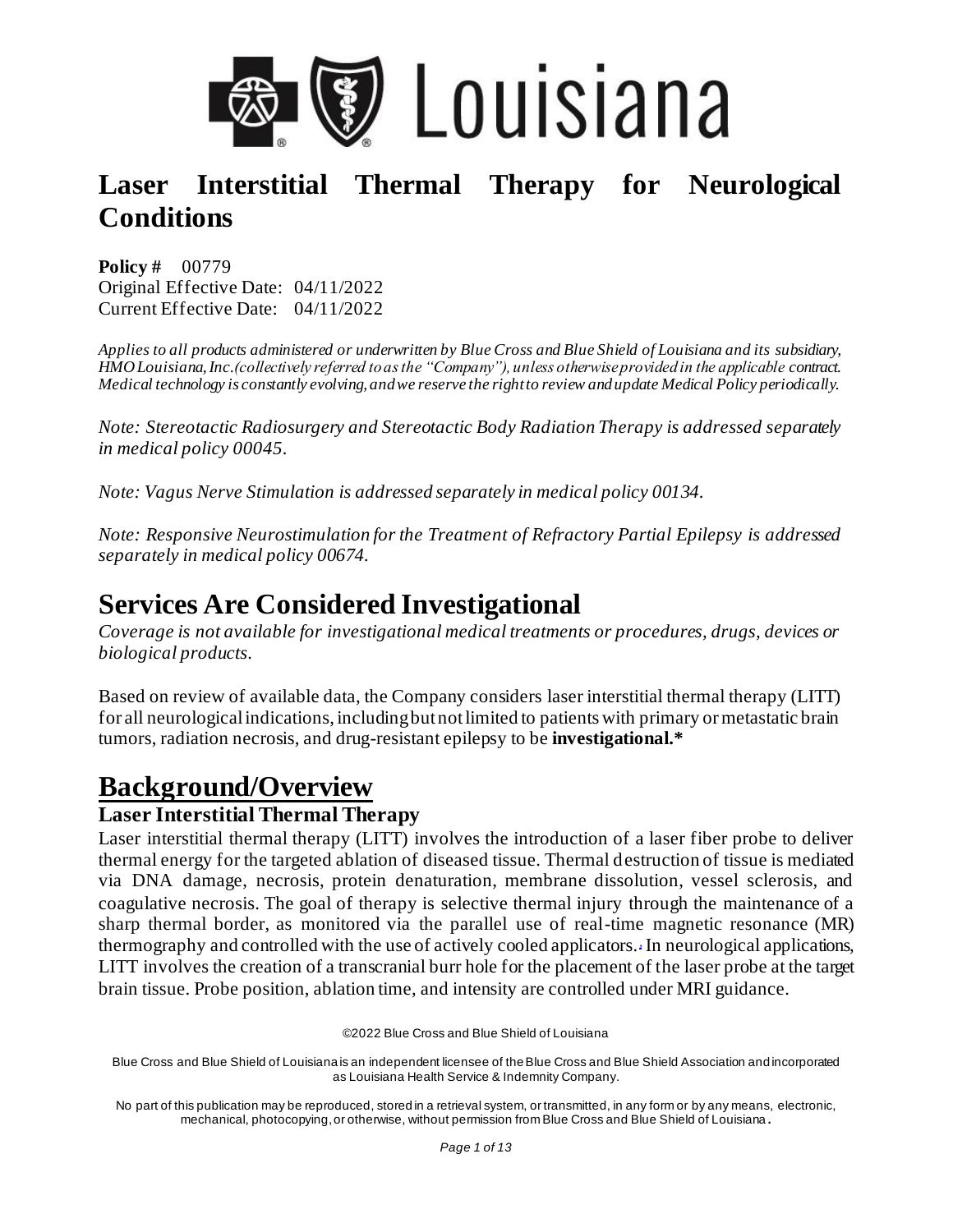

Policy # 00779 Original Effective Date: 04/11/2022 Current Effective Date: 04/11/2022

The majority of neurological LITT indications described in the literature involve the ablation of primary and metastatic brain tumors, epileptogenic foci, and radiation necrosis in surgically inaccessible or eloquent brain areas. LITT may offer a minimally invasive treatment option for patients with a high risk of morbidity with traditional surgical approaches. The most common complications following LITT are transient and permanent weakness, cerebral edema, hemorrhage, seizures, and hyponatremia. Delayed neurological deficits due to brain edema are temporary and typically resolve after corticosteroid therapy. Contraindications to MRI are also applicable to the administration of LITT.

## **FDA or Other Governmental Regulatory Approval**

### **U.S. Food and Drug Administration (FDA)**

In August 2007, the Visualase™‡ Thermal Therapy System (Medtronic; formerly Biotex, Inc.) received initial marketing clearance by the FDA through the  $510(k)$  pathway (K071328). As of March 2019, the system is indicated for use "to necrotize or coagulate soft tissue through interstitial irradiation or thermal therapy under magnetic resonance imaging (MRI) guidance in medicine and surgery in cardiovascular thoracic surgery (excluding the heart and vessels in the pericardial sac), dermatology, ear-nose-throat surgery, gastroenterology, general surgery, gynecology, head and neck surgery, neurosurgery, plastic surgery, orthopedics, pulmonology, radiology, and urology, for wavelengths 800 nm through 1064 nm" (K181859). Data from compatible MRI sequences can be processed via proton resonance-frequency shift analysis and image subtraction to relate imaging changes to relative changes in tissue temperature during therapy. The Visualase<sup> $W^{\dagger}$ </sup> cooling applicator utilizes saline.

In April 2013, the NeuroBlate®‡ System (Monteris Medical) received initial clearance for marketing by the FDA through the 510(k) pathway (K120561). As of August 2020, the system is indicated for use "to ablate, necrotize, or coagulate intracranial soft tissue, including brain structures (eg, brain tumor and epileptic foci as identified by non-invasive and invasive neurodiagnostic testing, including imaging), through interstitial irradiation or thermal therapy in medicine and surgery in the discipline of neurosurgery with 1064 nm lasers" (K201056). The device is intended for planning and monitoring of thermal therapy under MRI guidance, providing real-time thermographic analysis of selected MRI images. The NeuroBlate<sup>®‡</sup> system utilizes a laser probe with a sapphire capsule to promote prolonged, pulsed laser firing and a controlled cooling applicator employing pressurized  $CO<sub>2</sub>$ .

©2022 Blue Cross and Blue Shield of Louisiana

Blue Cross and Blue Shield of Louisiana is an independent licensee of the Blue Cross and Blue Shield Association and incorporated as Louisiana Health Service & Indemnity Company.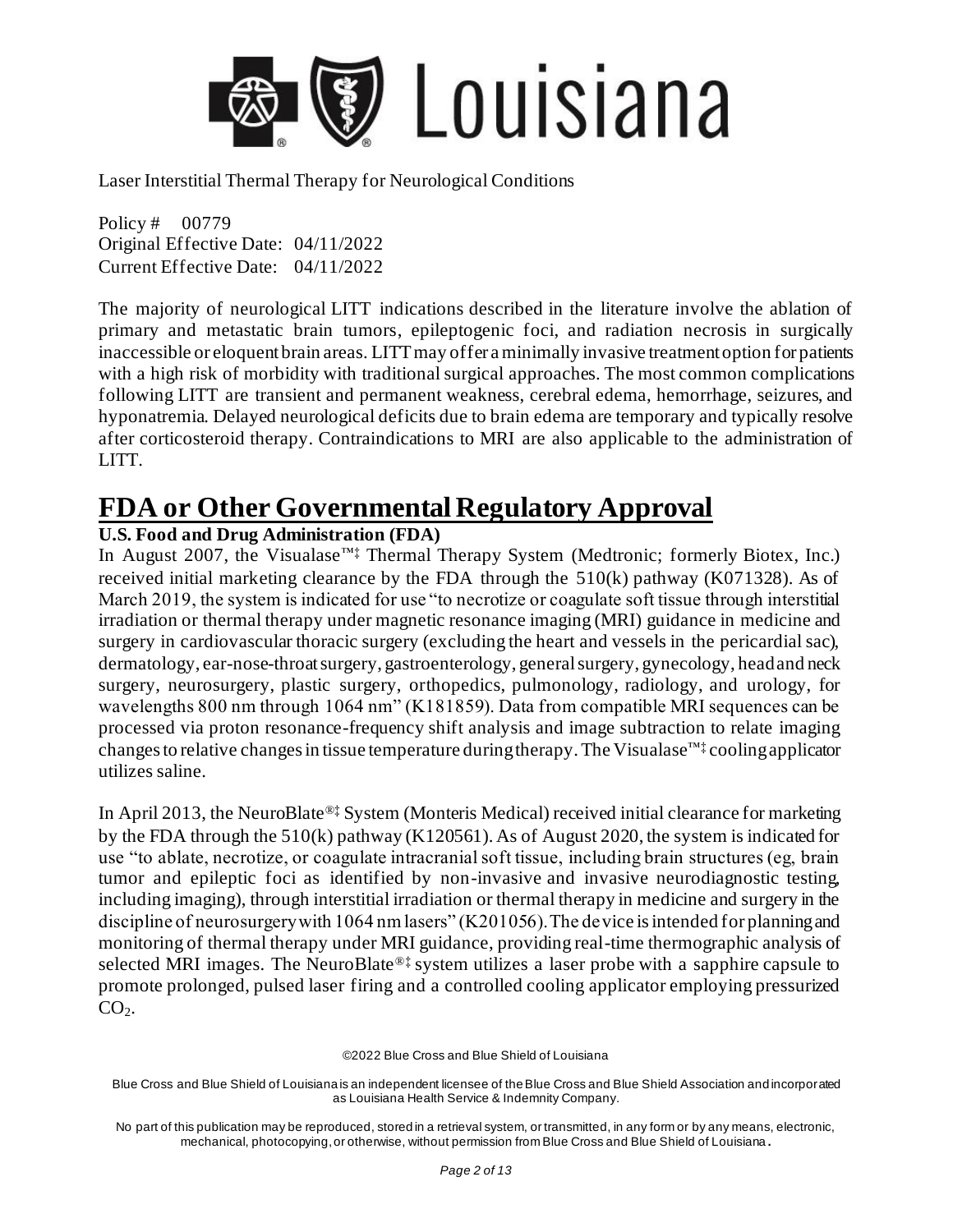

Policy # 00779 Original Effective Date: 04/11/2022 Current Effective Date: 04/11/2022

On April 25, 2018, the FDA issued a safety alert on MR-guided LITT (MRgLITT) devices with a letter to healthcare providers stating that the FDA is currently evaluating data suggesting that potentially inaccurate MR thermometry information can be displayed during treatment, which may contribute to a risk of tissue overheating and potentially associated adverse events, including neurological deficits, increased intracerebral edema or pressure, intracranial bleeding, and/or visual changes. Several risk mitigation strategies were recommended. In an updated letter released on November 8, 2018, risk mitigation recommendations specific to the Visualase<sup>™‡</sup> and NeuroBlate<sup>®‡</sup> systems were issued.

### **Rationale/Source**

This medical policy was developed through consideration of peer-reviewed medical literature generally recognized by the relevant medical community, U.S. Food and Drug Administration approval status, nationally accepted standards of medical practice and accepted standards of medical practice in this community, technology evaluation centers, reference to federal regulations, other plan medical policies, and accredited national guidelines.

Laser interstitial thermal therapy (LITT) involves the introduction of a laser fiber probe to deliver thermal energy for the targeted ablation of diseased tissue. The goal of therapy is selective thermal injury through the maintenance of a sharp thermal border, as monitored via the parallel use of realtime magnetic resonance (MR) thermography and controlled with the use of actively cooled applicators. In neurological applications, LITT involves the creation of a transcranial burr hole for the placement of the laser probe at the target brain tissue. Probe position, ablation time, and intensity are controlled under MRI guidance. LITT has been proposed as a less invasive treatment option for patients with neurological conditions compared to surgery. Two LITT systems, Visualase and NeuroBlate, have received marketing clearance from the FDA.

#### **Summary of Evidence**

For individuals who have primary or metastatic brain tumors who receive MR-guided LITT, the evidence includes systematic reviews and meta-analyses, 1 retrospective matched-cohort study, and several single-arm studies. Relevant outcomes are OS, disease-specific survival, symptoms, change in disease status, functional outcomes, quality of life, and treatment-related morbidity. Overall survival estimates ranged from 12.8 to 14.8 months. Among patients with metastatic tumors receiving LITT following prior SRS, OS rates have ranged between 72 to 76% at 6 months and 63

©2022 Blue Cross and Blue Shield of Louisiana

Blue Cross and Blue Shield of Louisiana is an independent licensee of the Blue Cross and Blue Shield Association and incorporated as Louisiana Health Service & Indemnity Company.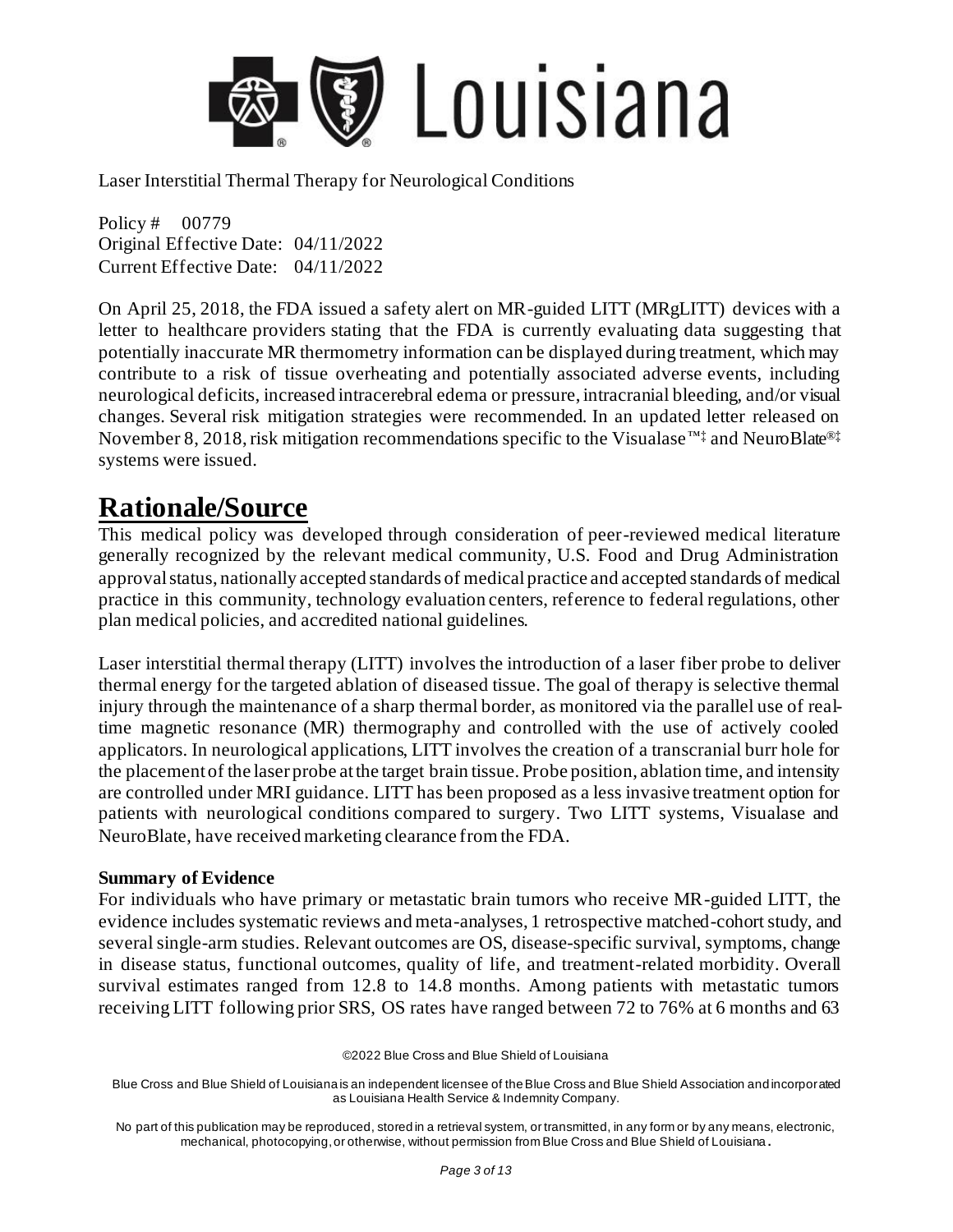

Policy # 00779 Original Effective Date: 04/11/2022 Current Effective Date: 04/11/2022

to 65% at 12 months. Systematic reviews comparing LITT to open craniotomy with resection or SRS suggest a reduced incidence of adverse events with LITT; however, neurological deficits attributable to LITT-induced thermal damage have been observed despite concurrent MRI guidance. Studies are limited by predominantly retrospective designs, small sample sizes, and population heterogeneity, with study subjects varying by performance status, lesion volume and location, extent of prior therapies, and extent of ablation. Prospective comparative studies in well-defined and controlled patient populations are lacking. The evidence is insufficient to determine that the technology results in an improvement in the net health outcome.

For individuals who have symptomatic cranial radiation necrosis who receive MR-guided LITT, the evidence includes 1 meta-analysis, 2 nonrandomized comparative studies, and 1 single-arm study. Relevant outcomes are OS, disease-specific survival, symptoms, change in disease status, functional outcomes, quality of life, and treatment-related morbidity. Studies have reported improved local control and survival outcomes in patients with radiation necrosis compared to those with brain metastases. One study comparing LITT to bevacizumab suggested that LITT treatment may be more successful among patients before radiation necrosis lesions become symptomatic. One study comparing LITT to craniotomy did not report significant survival differences between groups. Studies are limited by retrospective designs, small sample sizes, population heterogeneity, and unclear relevance, as symptomatic status was not consistently reported. Prospective comparative studies in well-defined and -controlled patient populations are lacking. The evidence is insufficient to determine that the technology results in an improvement in the net health outcome.

For individuals who have drug-resistant epilepsy who receive MR-guided LITT, the evidence includes systematic reviews and meta-analyses, 2 nonrandomized comparative studies, and 2 singlearm studies. Relevant outcomes are disease-specific survival, symptoms, change in disease status, functional outcomes, quality of life, and treatment-related morbidity. Meta-analyses have reported seizure freedom rates ranging from 50 to 61% but are limited by heterogeneous study populations and follow-up durations. Studies comparing LITT to open resection have reported comparable outcomes in patients with pediatric insular epilepsy and adult TLE. In one meta-analysis comparing LITT to RFA and conventional surgery, superior outcomes were noted with conventional surgery among patients with mesial TLE. Total quality of life scores reported in the ongoing LAANTERN registry increased by 72.4%, but this change was not considered statistically significant. Prospective comparative studies in well-defined and -controlled patient populations are required to assess a net

©2022 Blue Cross and Blue Shield of Louisiana

Blue Cross and Blue Shield of Louisiana is an independent licensee of the Blue Cross and Blue Shield Association and incorporated as Louisiana Health Service & Indemnity Company.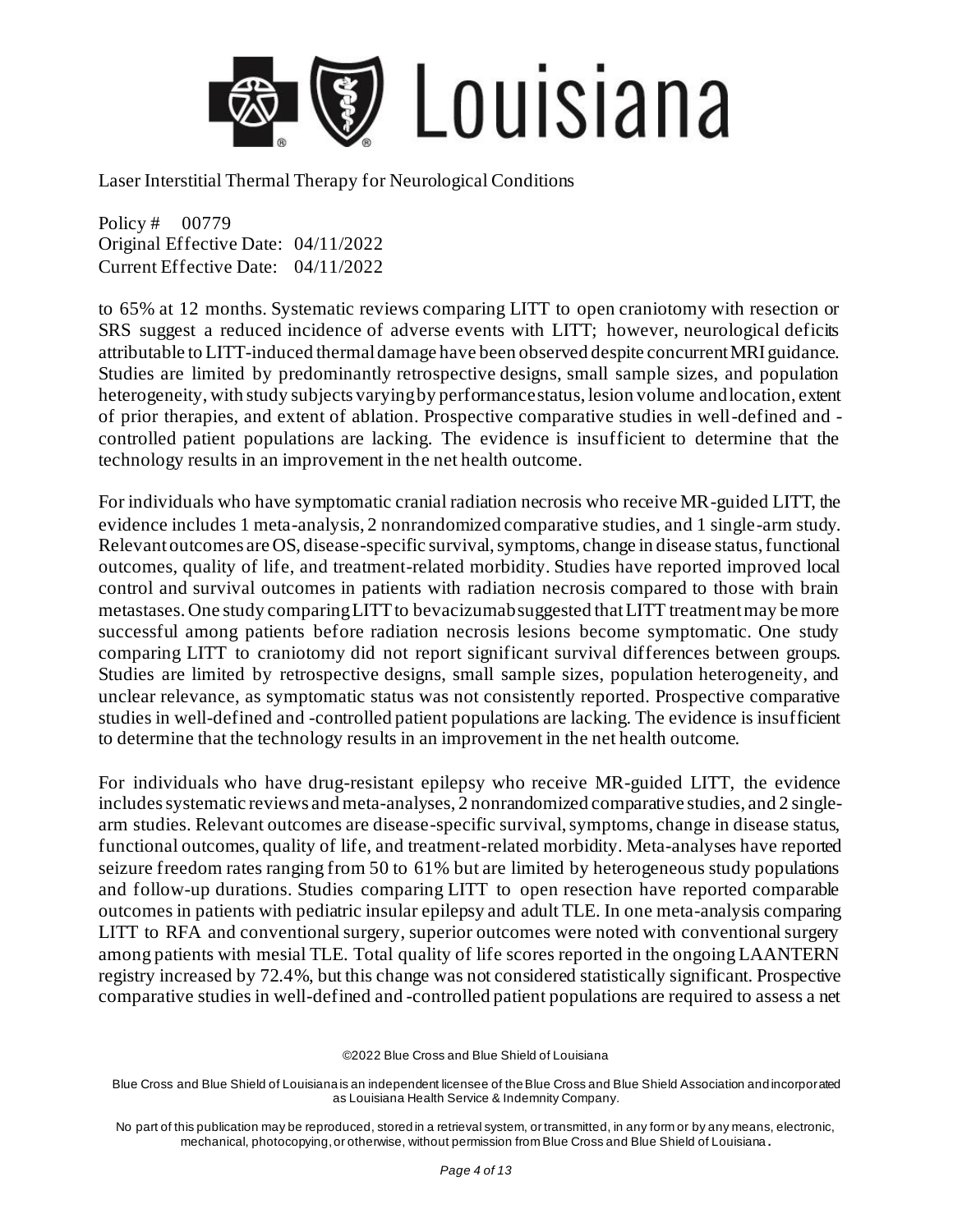

Policy # 00779 Original Effective Date: 04/11/2022 Current Effective Date: 04/11/2022

health outcome and to identify patients most likely to benefit from LITT. The evidence is insufficient to determine that the technology results in an improvement in the net health outcome.

## **Supplemental Information**

#### **Practice Guidelines and Position Statements**

Guidelines or position statements will be considered for inclusion in 'Supplemental Information' if they were issued by, or jointly by, a US professional society, an international society with US representation, or National Institute for Health and Care Excellence (NICE). Priority will be given to guidelines that are informed by a systematic review, include strength of evidence ratings, and include a description of management of conflict of interest.

#### **American Association of Neurological Surgeons et al**

In September 2021, the American Association of Neurological Surgeons (AANS) and Congress of Neurological Surgeons (CNS) Joint Section on Tumors issued a position statement regarding the use of LITT for brain tumors and radiation necrosis. The statement concludes that "LITT is an appealing option because it offers a method of minimally invasive, targeted thermal ablation of a lesion with minimal damage to healthy tissue. There is a growing body of evidence to demonstrate that LITT is an effective and well tolerated cytoreductive option for treatment of [newly diagnosed gliobastoma multiforme (GBM), recurrent GBM, and primary or recurrent brain metastases.] Intracranial LITT is also an effective option for addressing radiation necrosis with an overall reduction in steroid dependence for these patients. Especially in instances where the therapeutic window is narrowed such that craniotomy is not a viable option, LITT can play an important role in treatment for glioma or metastatic brain cancer."

#### **American Society for Radiation Oncology**

The American Society for Radiation Oncology (ASTRO) clinical practice guideline on radiotherapeutic and surgical management for newly diagnosed brain metastases (2012) does not address the use of LITT.

#### **American Society for Stereotactic and Functional Neurosurgery**

In September 2021, the American Society for Stereotactic and Functional Neurosurgery (ASSFN) issued a position statement on the use of LITT in drug-resistant epilepsy. The statement recommends

©2022 Blue Cross and Blue Shield of Louisiana

Blue Cross and Blue Shield of Louisiana is an independent licensee of the Blue Cross and Blue Shield Association and incorporated as Louisiana Health Service & Indemnity Company.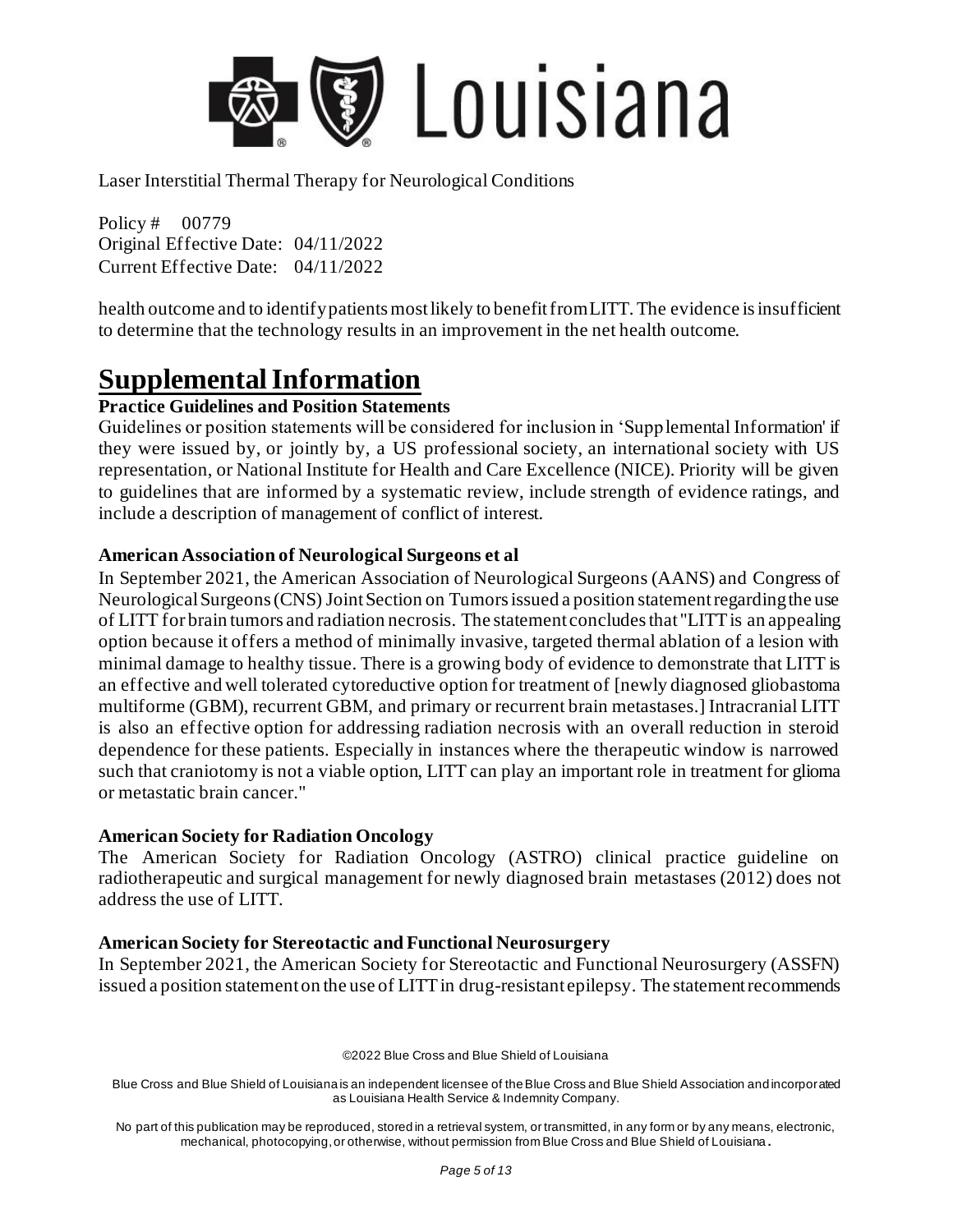

Policy # 00779 Original Effective Date: 04/11/2022 Current Effective Date: 04/11/2022

consideration of MR-guided LITT (MRgLITT) as a treatment option when all of the following criteria are met:

- "Failure to respond to, or intolerance of, at least 2 appropriately chosen medications at appropriate doses for disabling, localization-related epilepsy AND
- Well-defined epileptogenic foci or critical pathways of seizure propagation accessible by MRgLITT."

#### **Congress of Neurological Surgeons**

The Congress of Neurological Surgeons (CNS) guidelines for the treatment of adults with metastatic brain tumors (2019) state that "there is insufficient evidence to make a recommendation regarding the routine use of laser interstitial thermal therapy (LITT), aside from use as part of approved clinical trials."

#### **National Comprehensive Cancer Network**

The National Comprehensive Cancer Network (NCCN) clinical practice guidelines for central nervous system cancers (v.2.2021) states that MRI-guided laser interstitial thermal therapy "may be considered for patients who are not surgical candidates (craniotomy or resection). Potential indications include relapsed brain metastases and radiation necrosis." (Category 2B)

#### **National Institute for Health and Care Excellence**

In 2020, the National Institute for Health and Care Excellence (NICE) published an interventional procedures guidance on the use of MRI-guided LITT for drug-resistant epilepsy. The NICE recommends that LITT should only be used with special arrangements, given serious but wellrecognized safety concerns and low quality evidence for efficacy.

#### **U.S. Preventive Services Task Force Recommendations**

Not applicable.

#### **Medicare National Coverage**

In 1997, the Centers for Medicare and Medicaid Services (CMS) issued a national coverage determination on the use of laser procedures, stating that "in the absence of a specific noncoverage instruction, and where a laser has been approved for marketing by the Food and Drug Administration, Medicare Administrative Contractor discretion may be used to determine whether a procedure performed with a laser is reasonable and necessary, and, therefore, covered."

©2022 Blue Cross and Blue Shield of Louisiana

Blue Cross and Blue Shield of Louisiana is an independent licensee of the Blue Cross and Blue Shield Association and incorporated as Louisiana Health Service & Indemnity Company.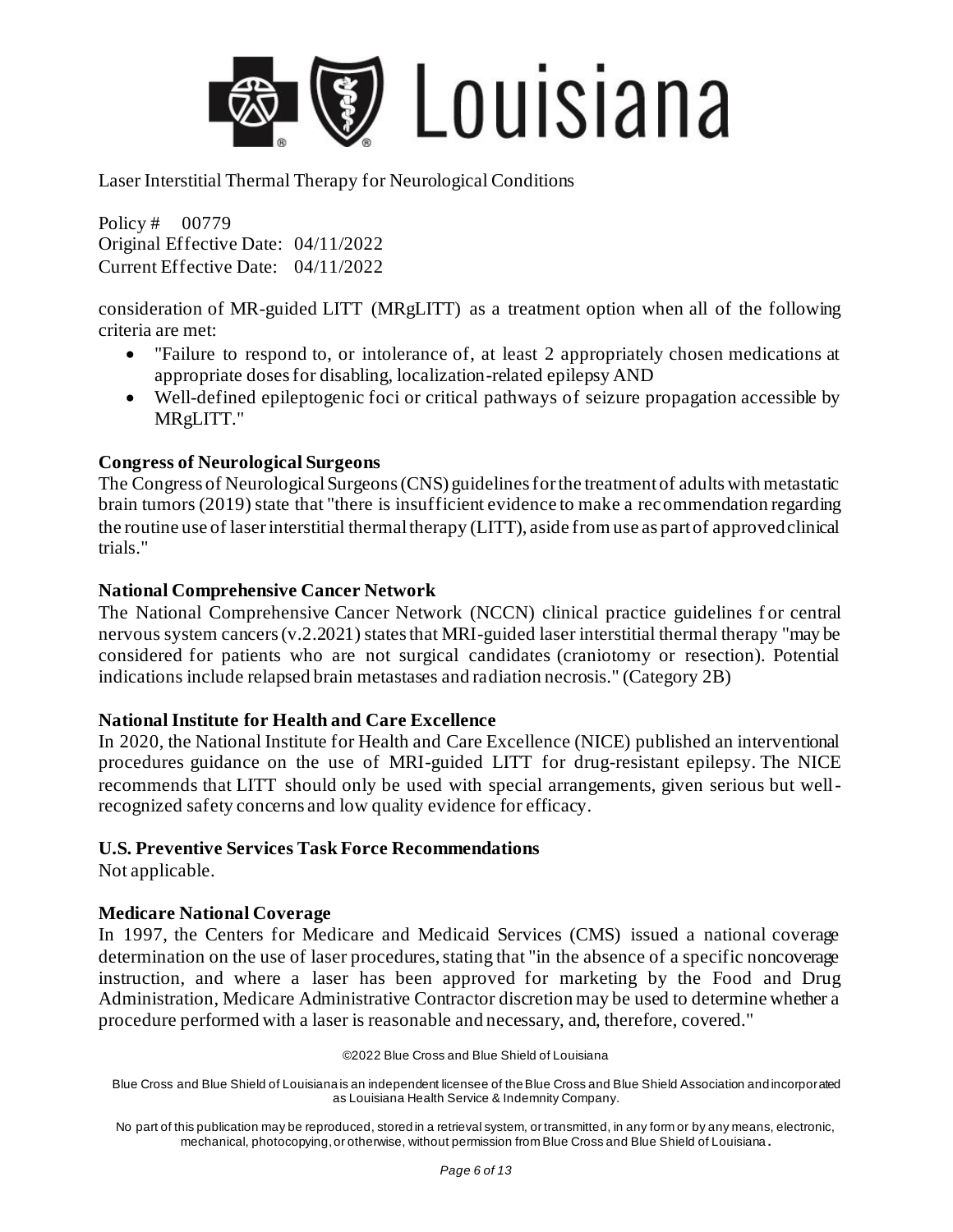

Policy # 00779 Original Effective Date: 04/11/2022 Current Effective Date: 04/11/2022

#### **Ongoing and Unpublished Clinical Trials**

Some currently ongoing and unpublished trials that might influence this review are listed in Table 1.

| NCT <sub>No.</sub> | <b>Trial Name</b>                                                                                                                                          | <b>Planned</b><br><b>Enrollment</b> | Completion<br>Date              |
|--------------------|------------------------------------------------------------------------------------------------------------------------------------------------------------|-------------------------------------|---------------------------------|
| <b>Ongoing</b>     |                                                                                                                                                            |                                     |                                 |
| NCT04596930        | MR-guided LITT Therapy in Patients With<br>Primary Irresectable Glioblastoma: a<br>Randomized Pilot Study (EMITT)                                          | 15                                  | Dec 2021<br>(recruiting)        |
| NCT02970448        | <b>Expedited Laser Interstitial Thermal Therapy</b><br>and Chemoradiation for Patients With Newly<br>Diagnosed High Grade Gliomas                          | 45                                  | Dec 2021<br>(recruiting)        |
| NCT02844465a       | Stereotactic Laser Ablation for Temporal Lobe<br>Epilepsy (SLATE)                                                                                          | 150                                 | May 2022<br>(recruiting)        |
| NCT04181684        | Pilot Study of Laser Interstitial Thermal Therapy<br>Followed By Hypofractionated Radiation<br>Therapy for Treatment of Recurrent Gliomas<br>(GCCC 19140)  | 32                                  | Feb 2023<br>(recruiting)        |
| NCT05075850a       | Patient Neuropsychological Outcomes After<br>Laser Ablation (PENSAR)                                                                                       | 250                                 | Jun 2023<br>(recruiting)        |
| NCT04187872a       | Recurrent Brain Metastasis Immune Effects and<br><b>Response to Laser Interstitial Thermotherapy</b><br>(LITT) and Pembrolizumab in Combination<br>(TORCH) | 16                                  | October<br>2023<br>(recruiting) |
| NCT04699773        | Laser Interstitial Thermal Therapy Followed By<br>Hypofractionated Radiation Therapy For                                                                   | 32                                  | Dec 2025<br>(recruiting)        |

#### **Table 1. Summary of Key Trials**

©2022 Blue Cross and Blue Shield of Louisiana

Blue Cross and Blue Shield of Louisiana is an independent licensee of the Blue Cross and Blue Shield Association and incorporated as Louisiana Health Service & Indemnity Company.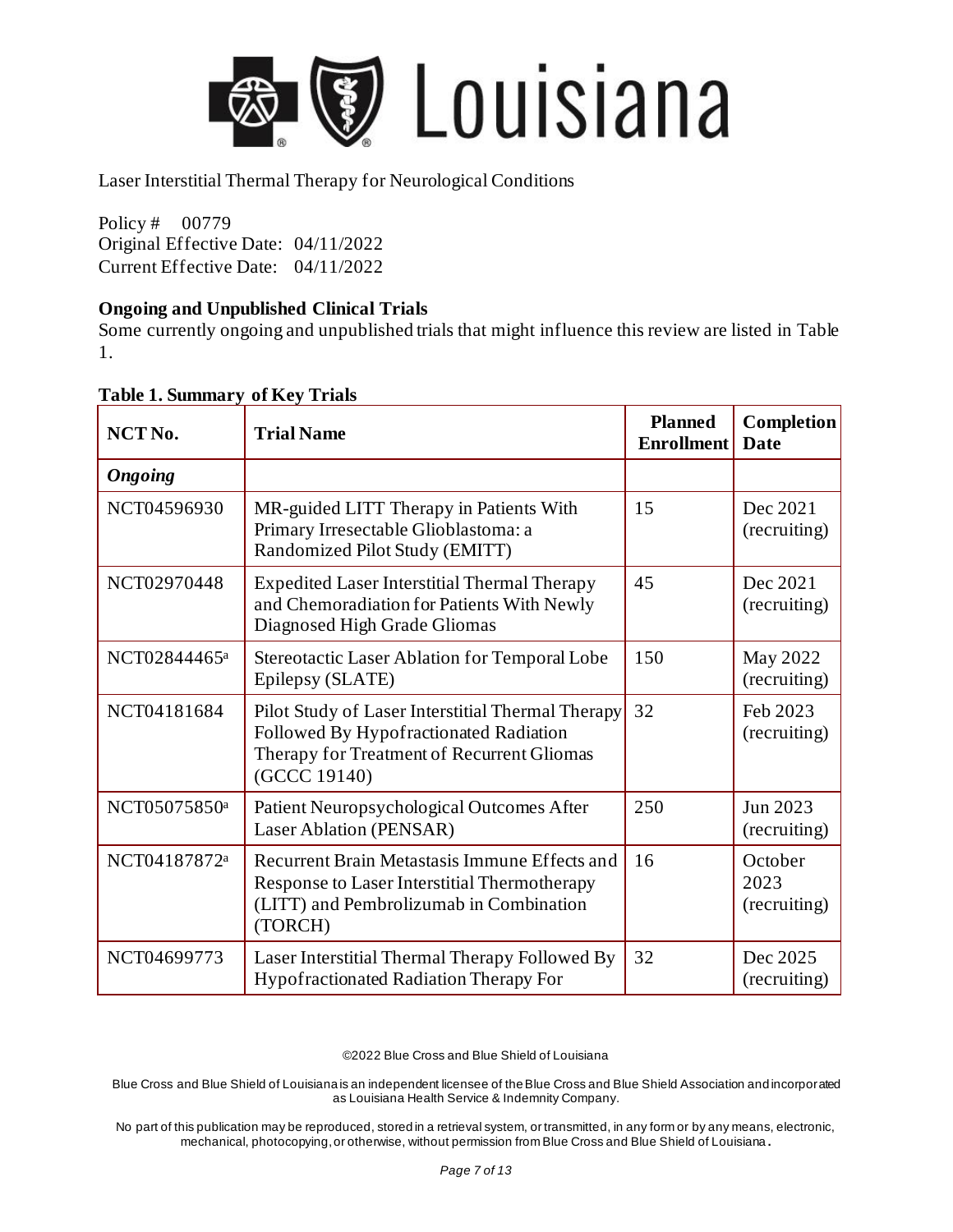

Policy # 00779 Original Effective Date: 04/11/2022 Current Effective Date: 04/11/2022

|                    | <b>Treatment Of Newly Diagnosed High-Grade</b><br>Gliomas (GCC 20138)                                                       |      |                          |
|--------------------|-----------------------------------------------------------------------------------------------------------------------------|------|--------------------------|
| NCT02392078a       | Laser Ablation of Abnormal Neurological Tissue<br><b>Using Robotic NeuroBlate System</b><br>(LAANTERN) Prospective Registry | 1000 | Dec 2028<br>(recruiting) |
| <b>Unpublished</b> |                                                                                                                             |      |                          |
| NCT02389855a       | Laser Ablation in Stereotactic Neurosurgery<br>(LAISE): NeuroBlate®‡ Retrospective Registry                                 | 144  | Aug 2016<br>(completed)  |

NCT: national clinical trial.

<sup>a</sup> Denotes industry-sponsored or cosponsored trial.

### **References**

- 1. Lagman C, Chung LK, Pelargos PE, et al. Laser neurosurgery: A systematic analysis of magnetic resonance-guided laser interstitial thermal therapies. J Clin Neurosci. Feb 2017; 36: 20-26. PMID 27838155
- 2. Medvid R, Ruiz A, Komotar RJ, et al. Current Applications of MRI-Guided Laser Interstitial Thermal Therapy in the Treatment of Brain Neoplasms and Epilepsy: A Radiologic and Neurosurgical Overview. AJNR Am J Neuroradiol. Nov 2015; 36(11): 1998 -2006. PMID 26113069
- 3. Holste KG, Orringer DA. Laser interstitial thermal therapy. Neurooncol Adv. Jan-Dec 2020; 2(1): vdz035. PMID 32793888
- 4. US Food and Drug Administration (FDA). Risk of Tissue Overheating Due to Inaccurate Magnetic Resonance Thermometry: Letter to Health Care Providers. 2018; https://www.fda.gov/medical-devices/letters-health-care-providers/risk-tissue-overheating-dueinaccurate-magnetic-resonance-thermometry-letter-health-care-providers.
- 5. US Food and Drug Administration (FDA). Update Regarding Risk of Tissue Overheating Due to Inaccurate Magnetic Resonance Thermometry: Letter to Health Care Providers. 2018; https://www.fda.gov/medical-devices/letters-health-care-providers/update-regarding-risktissue-overheating-due-inaccurate-magnetic-resonance-thermometry.

©2022 Blue Cross and Blue Shield of Louisiana

Blue Cross and Blue Shield of Louisiana is an independent licensee of the Blue Cross and Blue Shield Association and incorporated as Louisiana Health Service & Indemnity Company.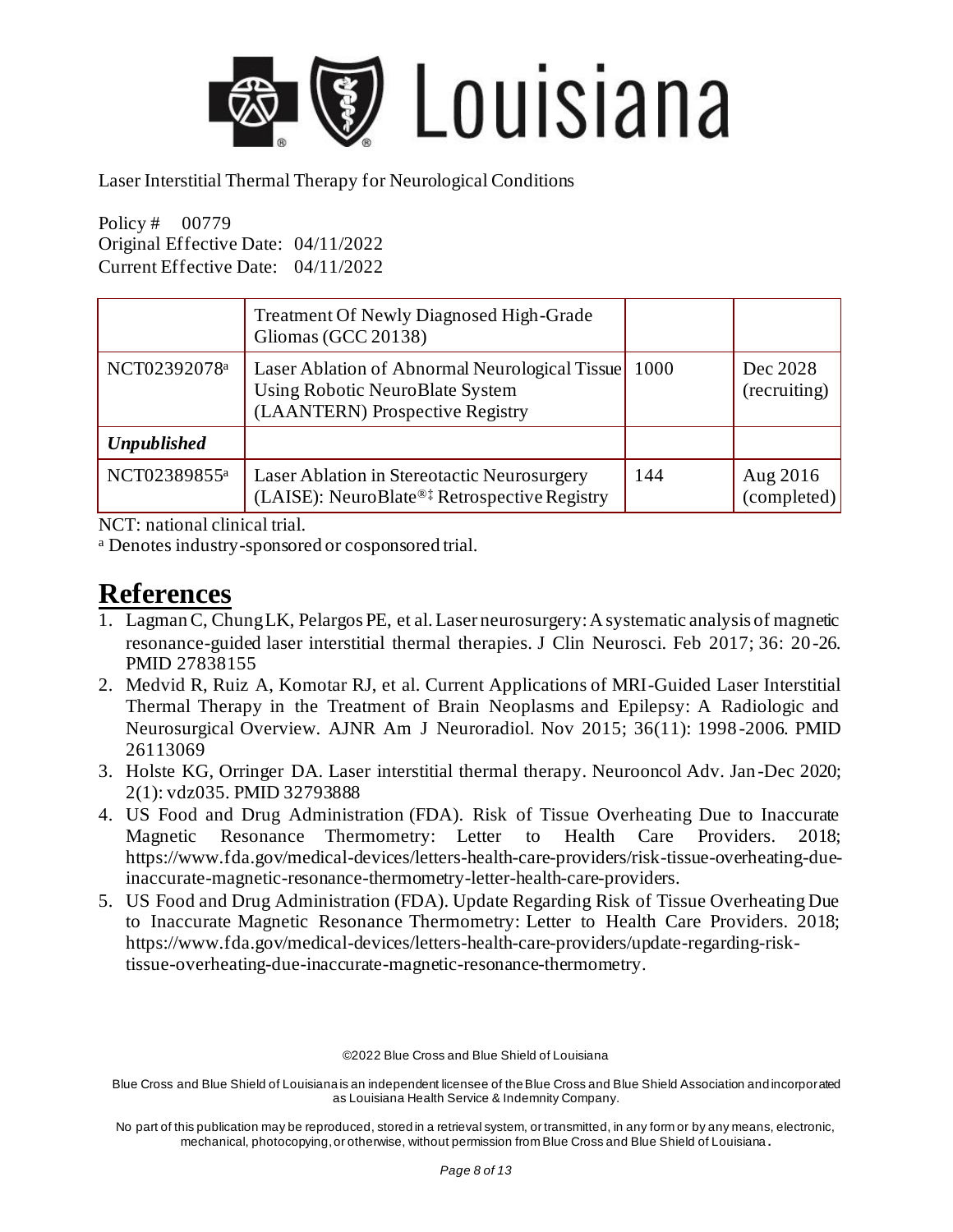

Policy # 00779 Original Effective Date: 04/11/2022 Current Effective Date: 04/11/2022

- 6. Chen C, Guo Y, Chen Y, et al. The efficacy of laser interstitial thermal therapy for brain metastases with in-field recurrence following SRS: systemic review and meta-analysis. Int J Hyperthermia. 2021; 38(1): 273-281. PMID 33612043
- 7. de Franca SA, Tavares WM, Salinet ASM, et al. Laser interstitial thermal therapy as an adjunct therapy in brain tumors: A meta-analysis and comparison with stereotactic radiotherapy. Surg Neurol Int. 2020; 11: 360. PMID 33194293
- 8. Barnett GH, Voigt JD, Alhuwalia MS. A Systematic Review and Meta-Analysis of Studies Examining the Use of Brain Laser Interstitial Thermal Therapy versus Craniotomy for the Treatment of High-Grade Tumors in or near Areas of Eloquence: An Examination of the Extent of Resection and Major Complication Rates Associated with Each Type of Surgery. Stereotact Funct Neurosurg. 2016; 94(3): 164-73. PMID 27322392
- 9. Mohammadi AM, Sharma M, Beaumont TL, et al. Upfront Magnetic Resonance Imaging-Guided Stereotactic Laser-Ablation in Newly Diagnosed Glioblastoma: A Multicenter Review of Survival Outcomes Compared to a Matched Cohort of Biopsy-Only Patients. Neurosurgery. Dec 01 2019; 85(6): 762-772. PMID 30476325
- 10.Rennert RC, Khan U, Bartek J, et al. Laser Ablation of Abnormal Neurological Tissue Using Robotic Neuroblate System (LAANTERN): Procedural Safety and Hospitalization. Neurosurgery. Apr 01 2020; 86(4): 538-547. PMID 31076762
- 11. Kim AH, Tatter S, Rao G, et al. Laser Ablation of Abnormal Neurological Tissue Using Robotic NeuroBlate System (LAANTERN): 12-Month Outcomes and Quality of Life After Brain Tumor Ablation. Neurosurgery. Sep 01 2020; 87(3): E338-E346. PMID 32315434
- 12. Ahluwalia M, Barnett GH, Deng D, et al. Laser ablation after stereotactic radiosurgery: a multicenter prospective study in patients with metastatic brain tumors and radiation necrosis. J Neurosurg. May 04 2018; 130(3): 804-811. PMID 29726782
- 13. Patel P, Patel NV, Danish SF. Intracranial MR-guided laser-induced thermal therapy: singlecenter experience with the Visualase thermal therapy system. J Neurosurg. Oct 2016; 125(4): 853-860. PMID 26722845
- 14. Sujijantarat N, Hong CS, Owusu KA, et al. Laser interstitial thermal therapy (LITT) vs. bevacizumab for radiation necrosis in previously irradiated brain metastases. J Neurooncol. Jul 2020; 148(3): 641-649. PMID 32602021
- 15. Hong CS, Deng D, Vera A, et al. Laser-interstitial thermal therapy compared to craniotomy for treatment of radiation necrosis or recurrent tumor in brain metastases failing radiosurgery. J Neurooncol. Apr 2019; 142(2): 309-317. PMID 30656529

©2022 Blue Cross and Blue Shield of Louisiana

Blue Cross and Blue Shield of Louisiana is an independent licensee of the Blue Cross and Blue Shield Association and incorporated as Louisiana Health Service & Indemnity Company.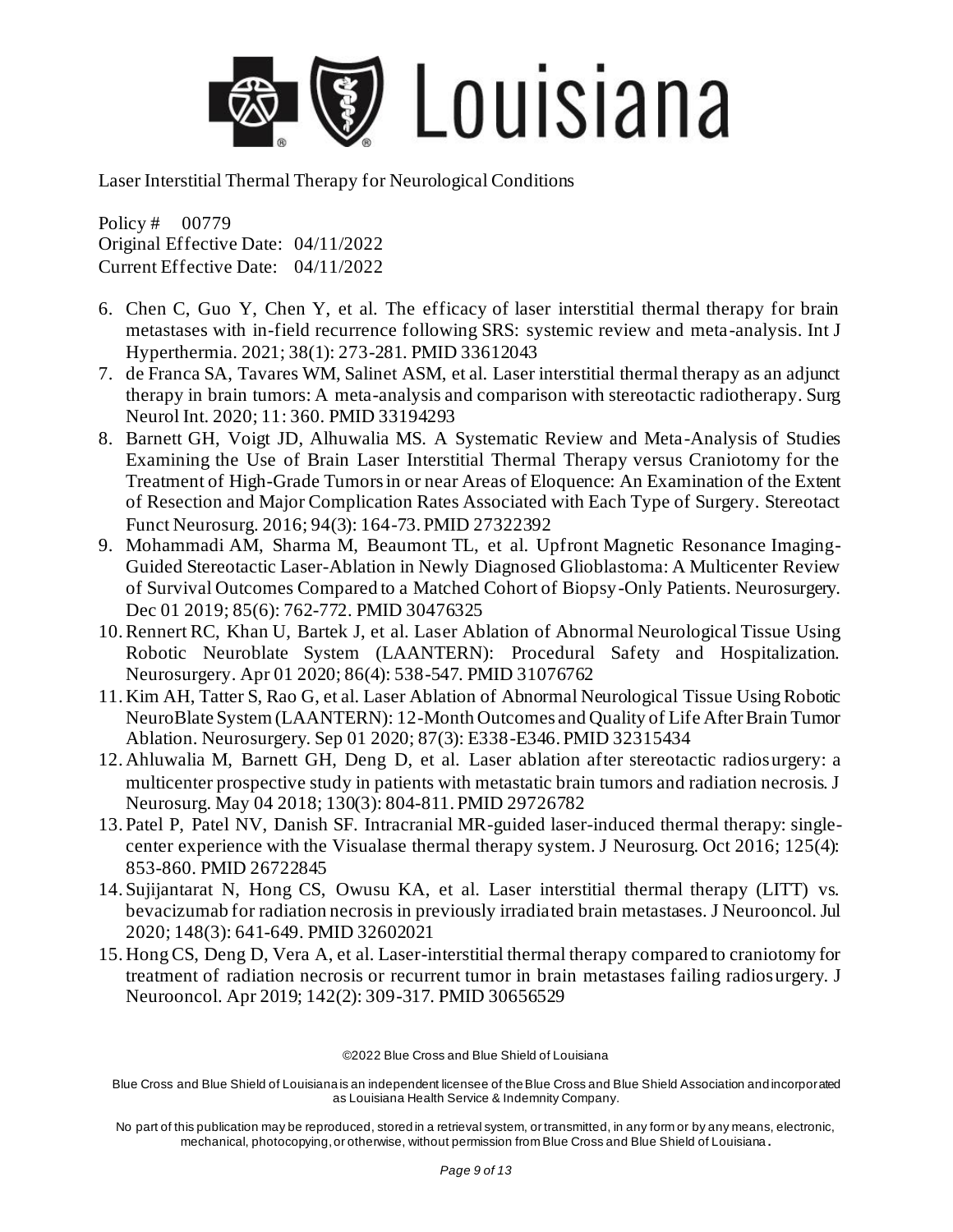

Policy # 00779 Original Effective Date: 04/11/2022 Current Effective Date: 04/11/2022

- 16. Kwan P, Arzimanoglou A, Berg AT, et al. Definition of drug resistant epilepsy: consensus proposal by the ad hoc Task Force of the ILAE Commission on Therapeutic Strategies. Epilepsia. Jun 2010; 51(6): 1069-77. PMID 19889013
- 17.Wieser HG, Blume WT, Fish D, et al. ILAE Commission Report. Proposal for a new classification of outcome with respect to epileptic seizures following epilepsy surgery. Epilepsia. Feb 2001; 42(2): 282-6. PMID 11240604
- 18. Kohlhase K, Zollner JP, Tandon N, et al. Comparison of minimally invasive and traditional surgical approaches for refractory mesial temporal lobe epilepsy: A systematic review and metaanalysis of outcomes. Epilepsia. Apr 2021; 62(4): 831-845. PMID 33656182
- 19.Brotis AG, Giannis T, Paschalis T, et al. A meta-analysis on potential modifiers of LITT efficacy for mesial temporal lobe epilepsy: Seizure-freedom seems to fade with time. Clin Neurol Neurosurg. Apr 20 2021; 205: 106644. PMID 33962146
- 20. Grewal SS, Alvi MA, Lu VM, et al. Magnetic Resonance-Guided Laser Interstitial Thermal Therapy Versus Stereotactic Radiosurgery for Medically Intractable Temporal Lobe Epilepsy: A Systematic Review and Meta-Analysis of Seizure Outcomes and Complications. World Neurosurg. Feb 2019; 122: e32-e47. PMID 30244184
- 21. Xue F, Chen T, Sun H. Postoperative Outcomes of Magnetic Resonance Imaging (MRI)-Guided Laser Interstitial Thermal Therapy (LITT) in the Treatment of Drug-Resistant Epilepsy: A Meta-Analysis. Med Sci Monit. Dec 21 2018; 24: 9292-9299. PMID 30573725
- 22. Hoppe C, Helmstaedter C. Laser interstitial thermotherapy (LiTT) in pediatric epilepsy surgery. Seizure. Apr 2020; 77: 69-75. PMID 30591281
- 23. Hale AT, Sen S, Haider AS, et al. Open Resection versus Laser Interstitial Thermal Therapy for the Treatment of Pediatric Insular Epilepsy. Neurosurgery. Oct 01 2019; 85(4): E730 -E736. PMID 30888028
- 24. Petito GT, Wharen RE, Feyissa AM, et al. The impact of stereotactic laser ablation at a typical epilepsy center. Epilepsy Behav. Jan 2018; 78: 37-44. PMID 29172137
- 25.Landazuri P, Shih J, Leuthardt E, et al. A prospective multicenter study of laser ablation for drug resistant epilepsy - One year outcomes. Epilepsy Res. Nov 2020; 167: 106473. PMID 33045664
- 26.Wu C, Jermakowicz WJ, Chakravorti S, et al. Effects of surgical targeting in laser interstitial thermal therapy for mesial temporal lobe epilepsy: A multicenter study of 234 patients. Epilepsia. Jun 2019; 60(6): 1171-1183. PMID 31112302
- 27.Barnett G, Leuthardt E, Rao G, et al. American Association of Neurological Surgeons and Congress of Neurological Surgeons (AANS-CNS) Position Statement on MR-guided Laser Interstitial Thermal Therapy (LITT) for Brain Tumors and Radiation Necrosis. September 2021;

©2022 Blue Cross and Blue Shield of Louisiana

Blue Cross and Blue Shield of Louisiana is an independent licensee of the Blue Cross and Blue Shield Association and incorporated as Louisiana Health Service & Indemnity Company.

No part of this publication may be reproduced, stored in a retrieval system, or transmitted, in any form or by any means, electronic, mechanical, photocopying, or otherwise, without permission from Blue Cross and Blue Shield of Louisiana **.**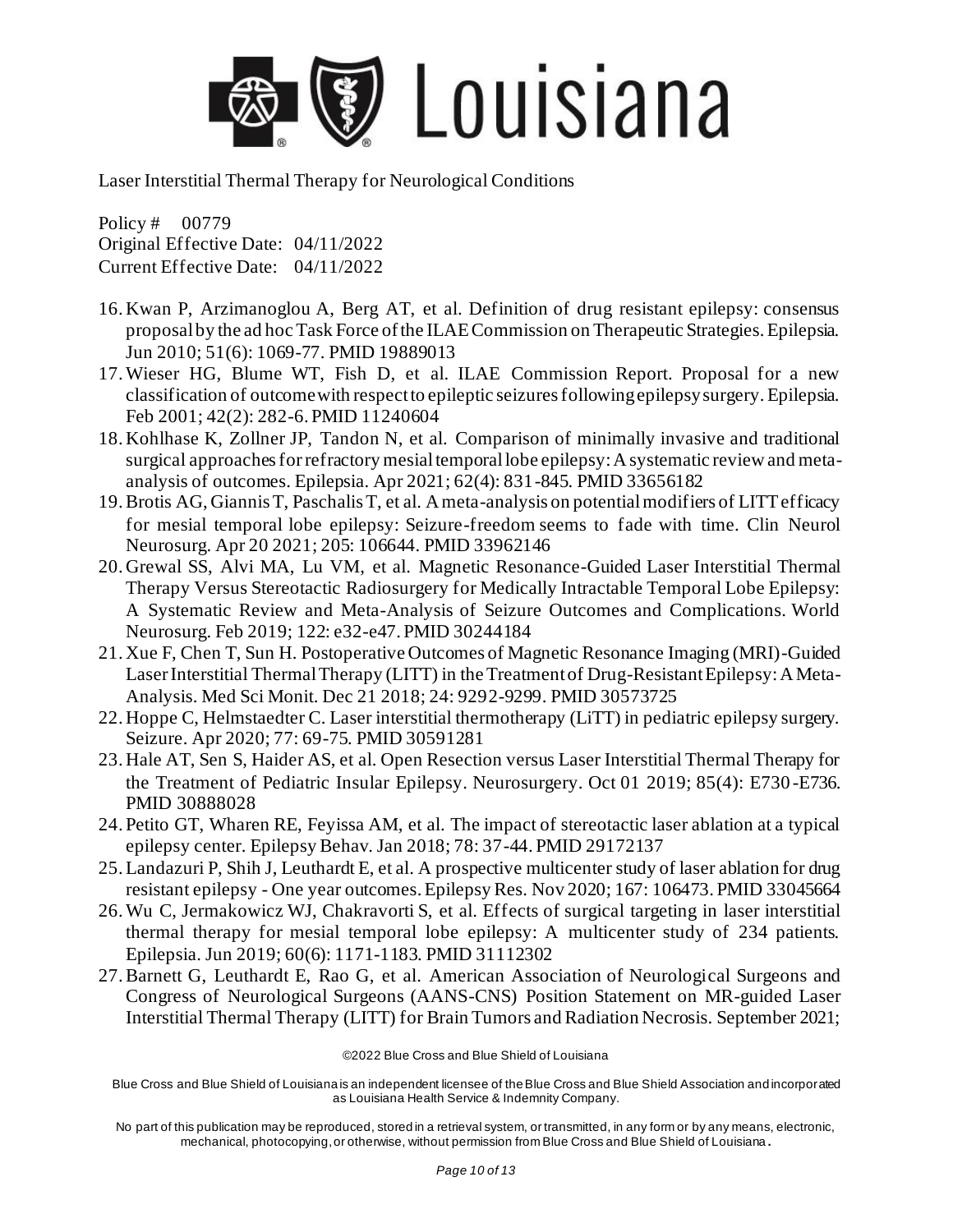

Policy # 00779 Original Effective Date: 04/11/2022 Current Effective Date: 04/11/2022

https://www.aans.org/-/media/Files/AANS/Advocacy/PDFS/AANS-

CNS\_Position\_Statement\_Paper\_LITT\_Tumor-Oncology\_090721.ashx.

- 28.Tsao MN, Rades D, Wirth A, et al. Radiotherapeutic and surgical management for newly diagnosed brain metastasis(es): An American Society for Radiation Oncology evidence -based guideline. Pract Radiat Oncol. Jul-Sep 2012; 2(3): 210-225. PMID 25925626
- 29.Wu C, Schwalb JM, Rosenow J, et al. American Society for Stereotactic and Functional Neurosurgery Position Statement on Laser Interstitial Thermal Therapy for the Treatment of Drug-Resistant Epilepsy. September 2021; https://www.aans.org/- /media/Files/AANS/Advocacy/PDFS/ASSFN\_Position\_Statement\_on\_LITT\_for\_the\_Treatme nt\_of\_Drug\_Resistant\_Epilepsy\_091321.ashx.
- 30.Elder JB, Nahed BV, Linskey ME, et al. Congress of Neurological Surgeons Systematic Review and Evidence-Based Guidelines on the Role of Emerging and Investigational Therapties for the Treatment of Adults With Metastatic Brain Tumors. Neurosurgery. Mar 01 2019; 84(3): E201- E203. PMID 30629215
- 31. National Comprehensive Cancer Network (NCCN). NCCN Clinical Practice Guidelines in Oncology: Central Nervous System Cancers. Version 2.2021; https://www.nccn.org/professionals/physician\_gls/pdf/cns.pdf.
- 32. National Institute for Health and Care Excellence (NICE). Interventional procedures guidance: MRI-guided laser interstitial thermal therapy for drug-resistant epilepsy [IPG671]. March 4, 2020; https://www.nice.org.uk/guidance/ipg671.
- 33.Centers for Medicare and Medicaid Services (CMS). National Coverage Determination: Laser Procedures (140.5). 1997; [https://www.cms.gov/medicare-coverage](https://www.cms.gov/medicare-coverage-database/view/ncd.aspx?NCDId=69&ncdver=1&DocID=140.5)[database/view/ncd.aspx?NCDId=69&ncdver=1&DocID=140.5.](https://www.cms.gov/medicare-coverage-database/view/ncd.aspx?NCDId=69&ncdver=1&DocID=140.5)

### **Policy History**

Original Effective Date: 04/11/2022 Current Effective Date: 04/11/2022 03/03/2022 Medical Policy Committee review 03/09/2022 Medical Policy Implementation Committee approval. New policy. Next Scheduled Review Date: 03/2023

©2022 Blue Cross and Blue Shield of Louisiana

Blue Cross and Blue Shield of Louisiana is an independent licensee of the Blue Cross and Blue Shield Association and incorporated as Louisiana Health Service & Indemnity Company.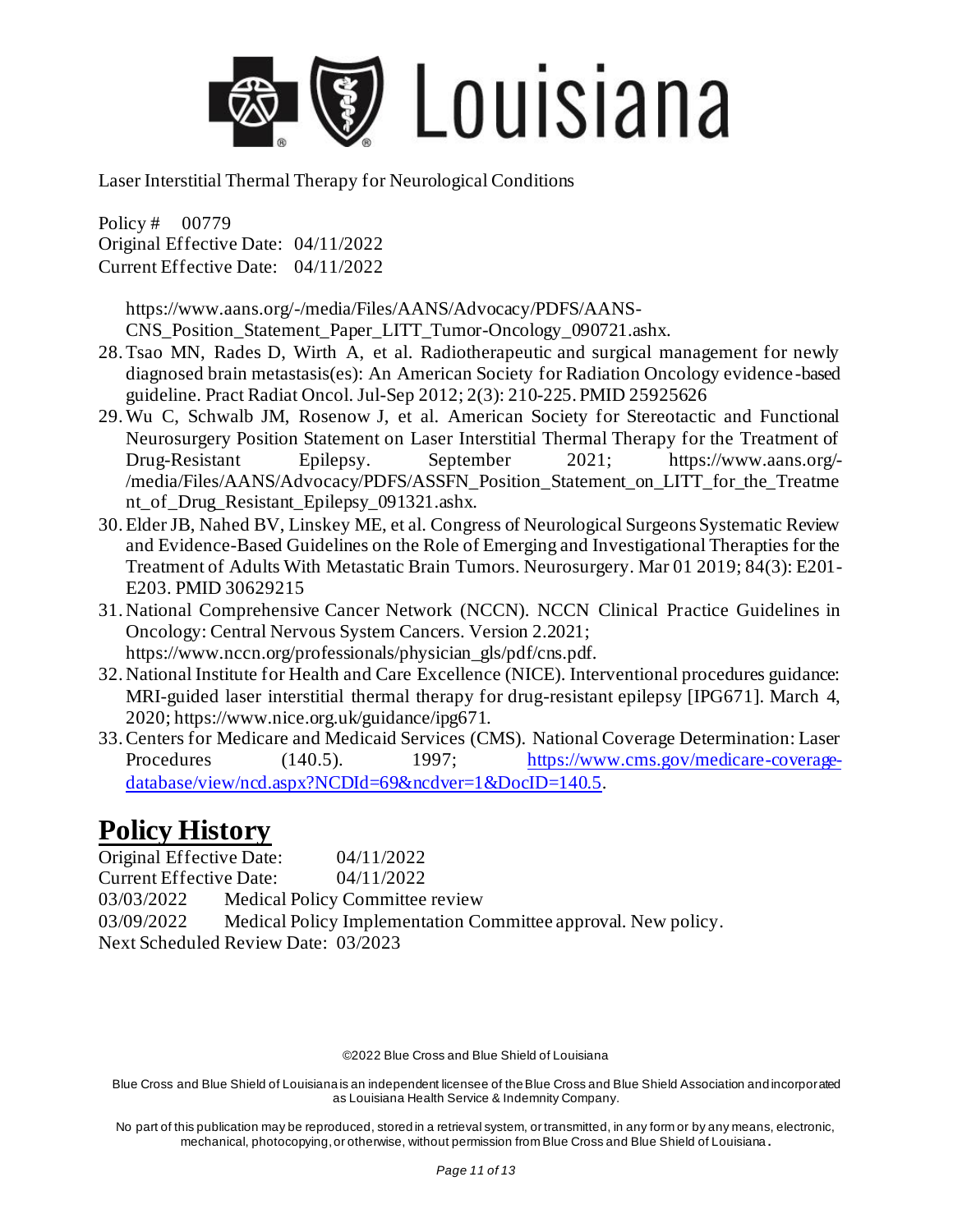

Policy # 00779 Original Effective Date: 04/11/2022 Current Effective Date: 04/11/2022

### **Coding**

*The five character codes included in the Blue Cross Blue Shield of Louisiana Medical Policy Coverage Guidelines are obtained from Current Procedural Terminology (CPT®) ‡ , copyright 2021 by the American Medical Association (AMA). CPT is developed by the AMA as a listing of descriptive terms and five character identifying codes and modifiers for reporting medical services and procedures performed by physician.* 

*The responsibility for the content of Blue Cross Blue Shield of Louisiana Medical Policy Coverage Guidelines is with Blue Cross and Blue Shield of Louisiana and no endorsement by the AMA is intended or should be implied. The AMA disclaims responsibility for any consequences or liability attributable or related to any use, nonuse or interpretation of information contained in Blue Cross Blue Shield of Louisiana Medical Policy Coverage Guidelines. Fee schedules, relative value units, conversion factors and/or related components are not assigned by the AMA, are not part of CPT, and the AMA is not recommending their use. The AMA does not directly or indirectly practice medicine or dispense medical services. The AMA assumes no liability for data contained or not contained herein. Any use of CPT outside of Blue Cross Blue Shield of Louisiana Medical Policy Coverage Guidelines should refer to the most current Current Procedural Terminology which contains the complete and most current listing of CPT codes and descriptive terms. Applicable FARS/DFARS apply.* 

CPT is a registered trademark of the American Medical Association.

Codes used to identify services associated with this policy may include (but may not be limited to) the following:

| Code Type        | Code                        |
|------------------|-----------------------------|
| <b>CPT</b>       | 61736, 61737                |
| <b>HCPCS</b>     | No codes                    |
| ICD-10 Diagnosis | C71.0-C71.9, C79.31, C79.32 |

\*Investigational – A medical treatment, procedure, drug, device, or biological product is Investigational if the effectiveness has not been clearly tested and it has not been incorporated into

©2022 Blue Cross and Blue Shield of Louisiana

Blue Cross and Blue Shield of Louisiana is an independent licensee of the Blue Cross and Blue Shield Association and incorporated as Louisiana Health Service & Indemnity Company.